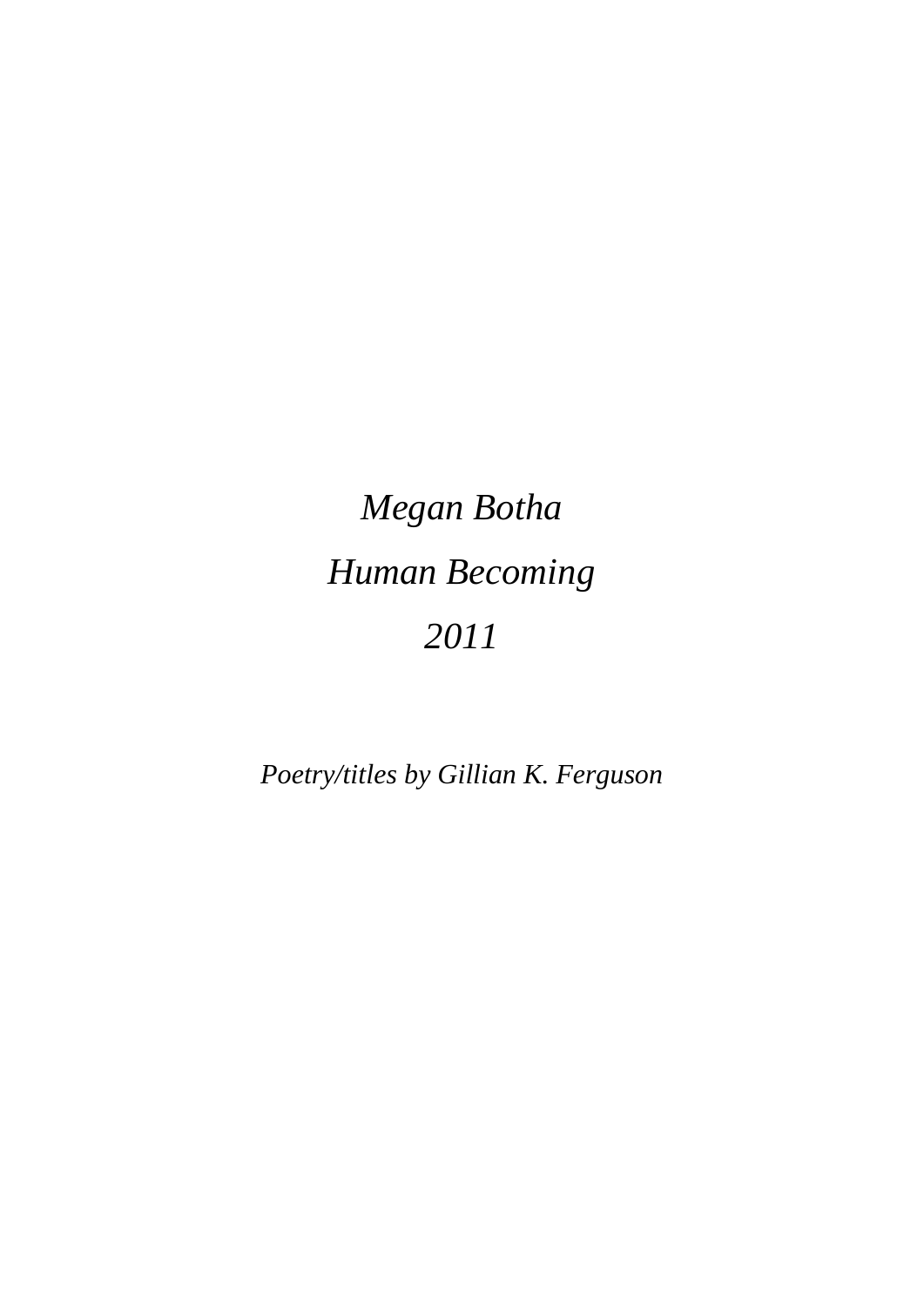## Human Becoming



1. *Flesh and green Elegies of death Wearing her soul which is cold as light As insect and ice wear exoskeleton*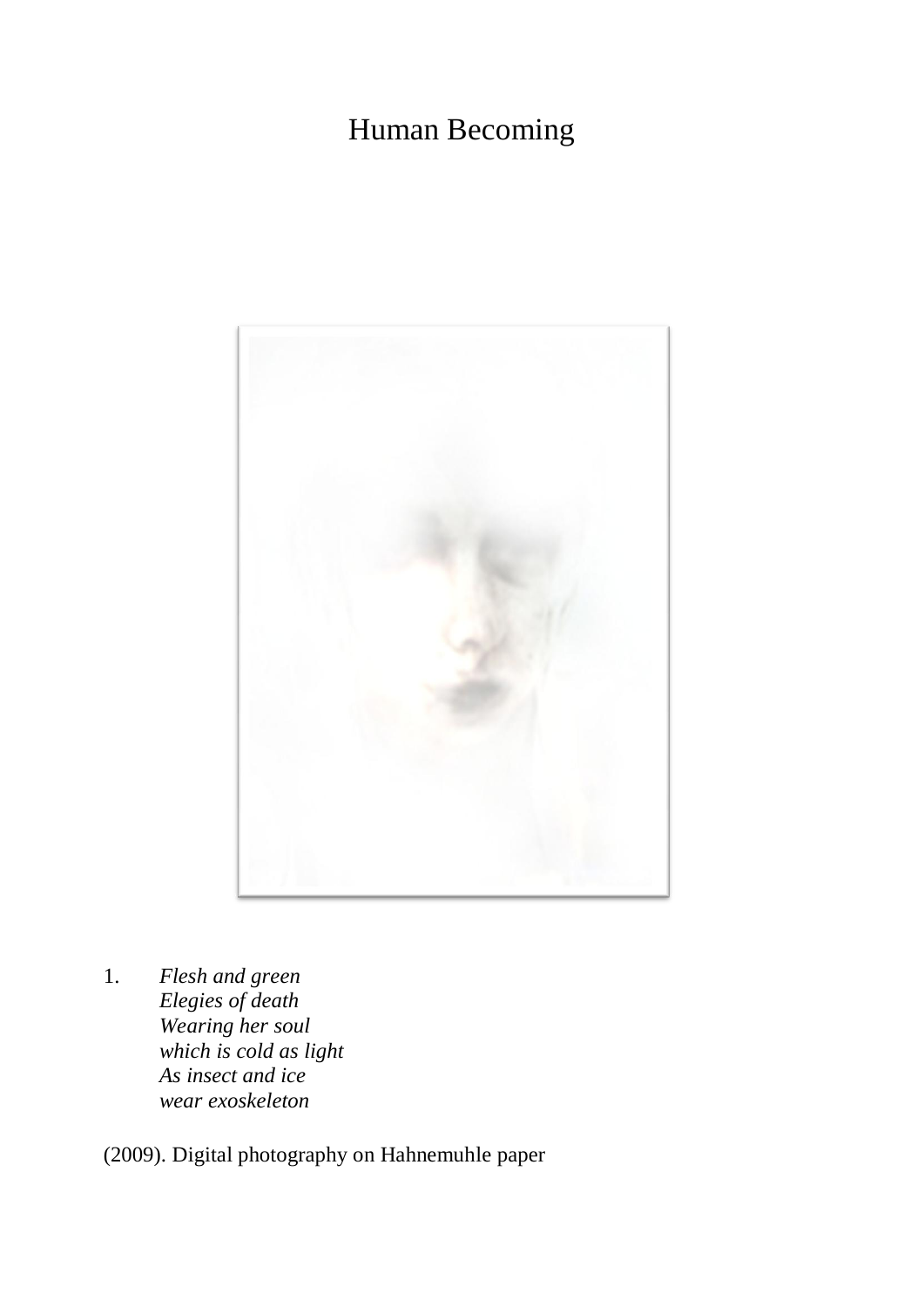

2. *Her lonely species of light-honed so cool Austere, holy, pure; turned madly bright with loneliness*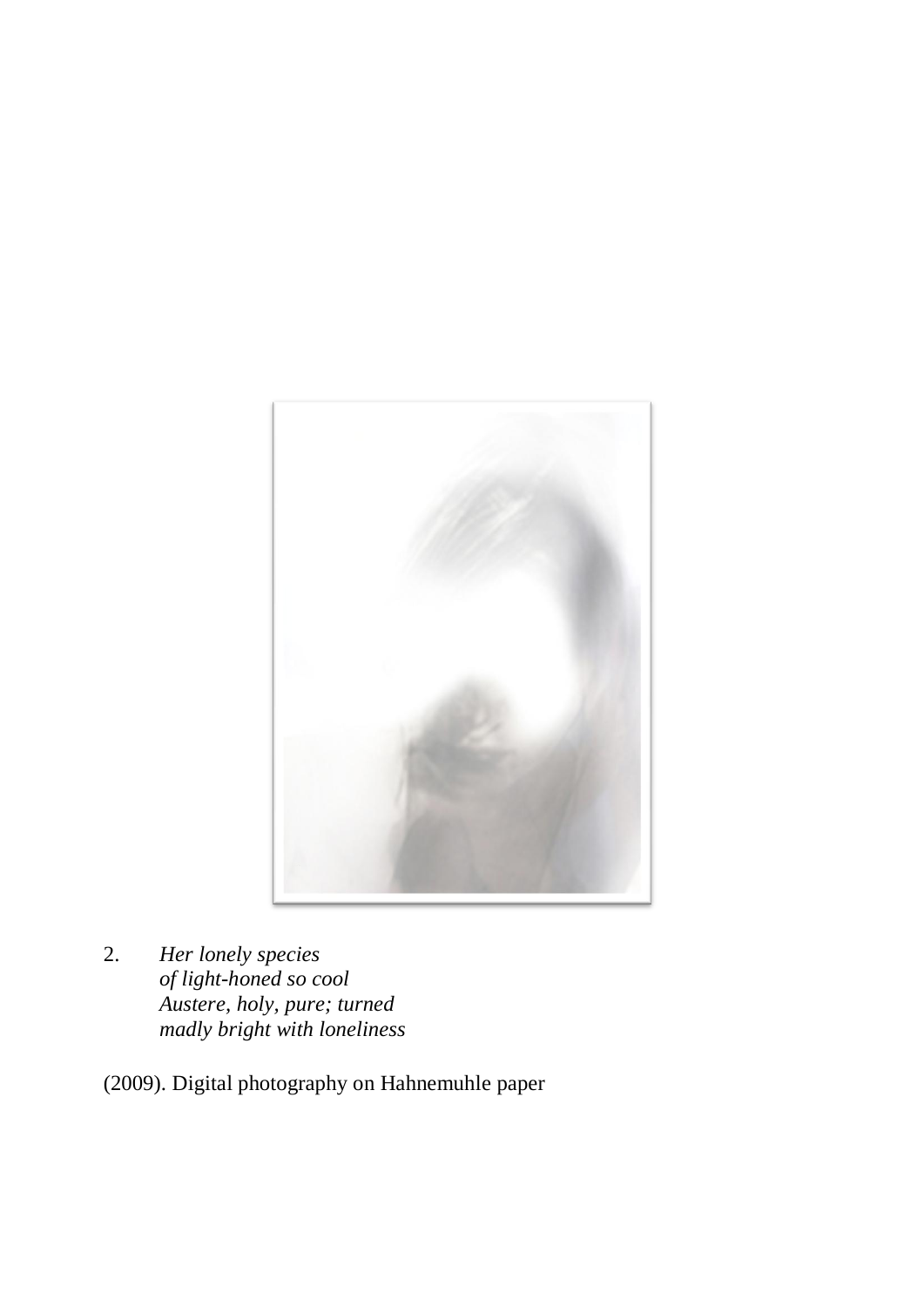

3. *I felt them The possible children waiting with grandparents ghosts in their skin*

> *as I have seen them looking sometimes through their faces, printed in their eyes*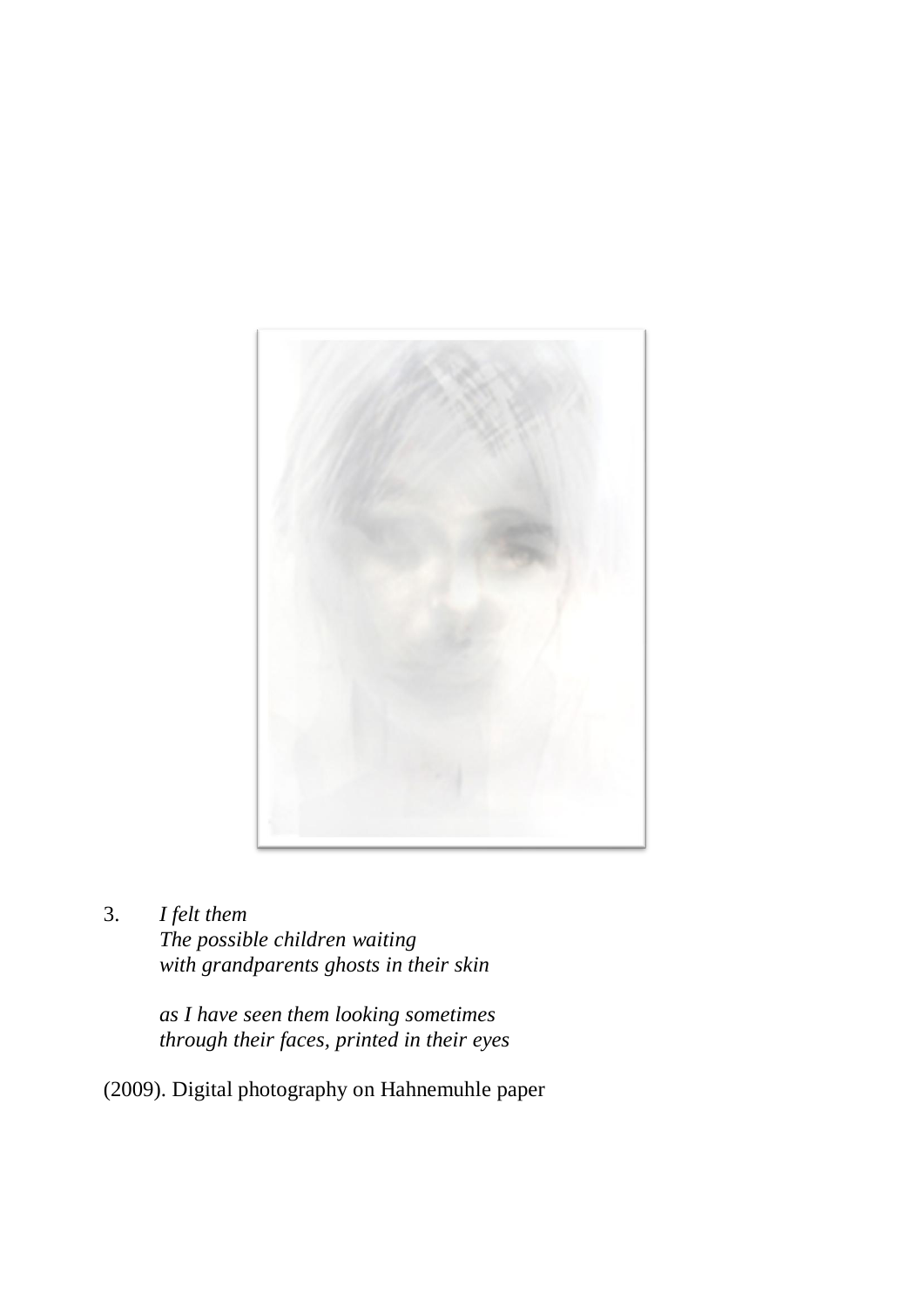

4. *Grace*

*I cupped the word in both palms Holding its calm golden light Like a dying September leaf-*

*Dusted it down tenderly Polishing the word with my lips Slotting it home in my heart*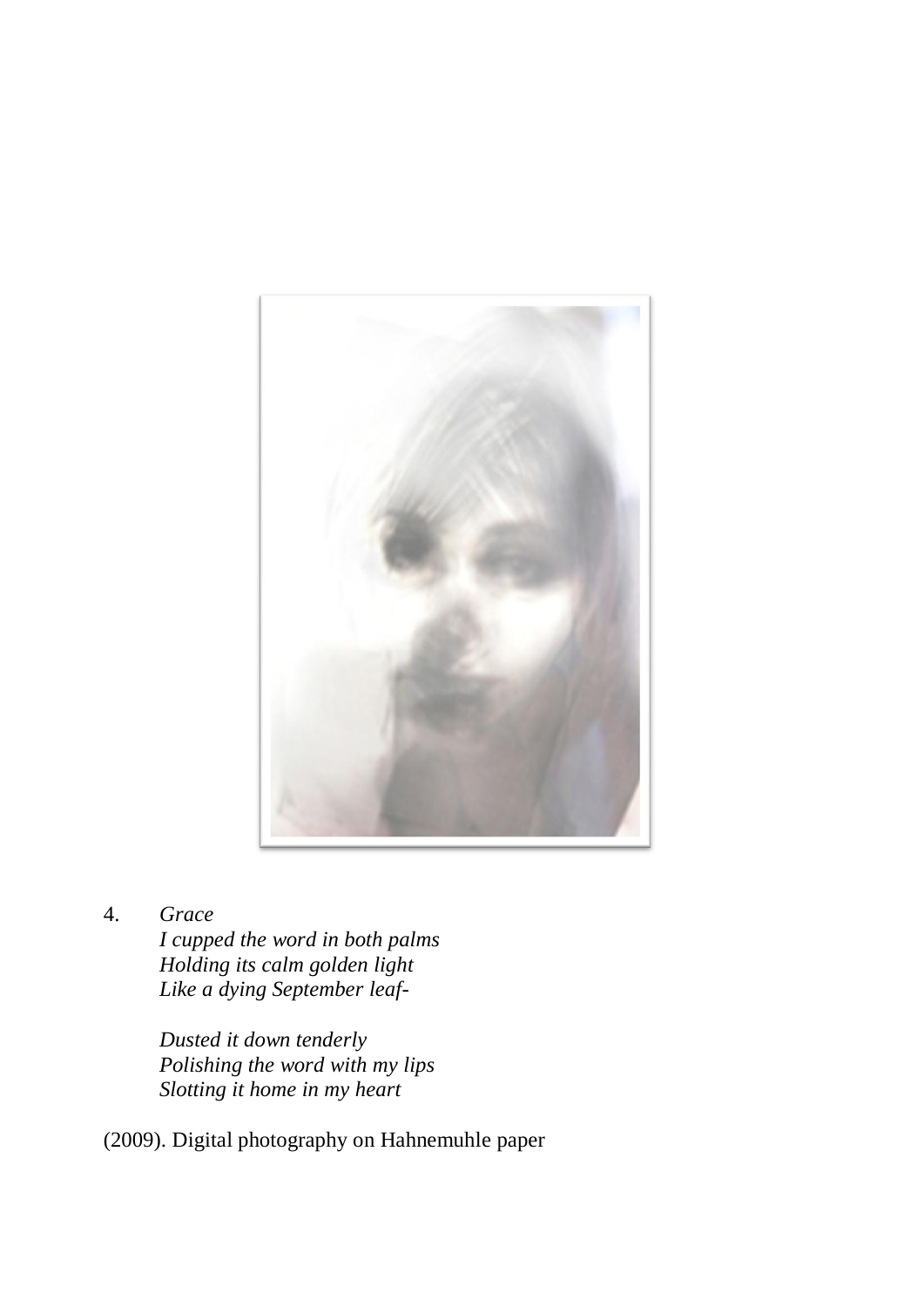

5. *...her travelling heart of music; long humming conundrums of identity-signature impermanence Smudging milk-blue air with luminosity*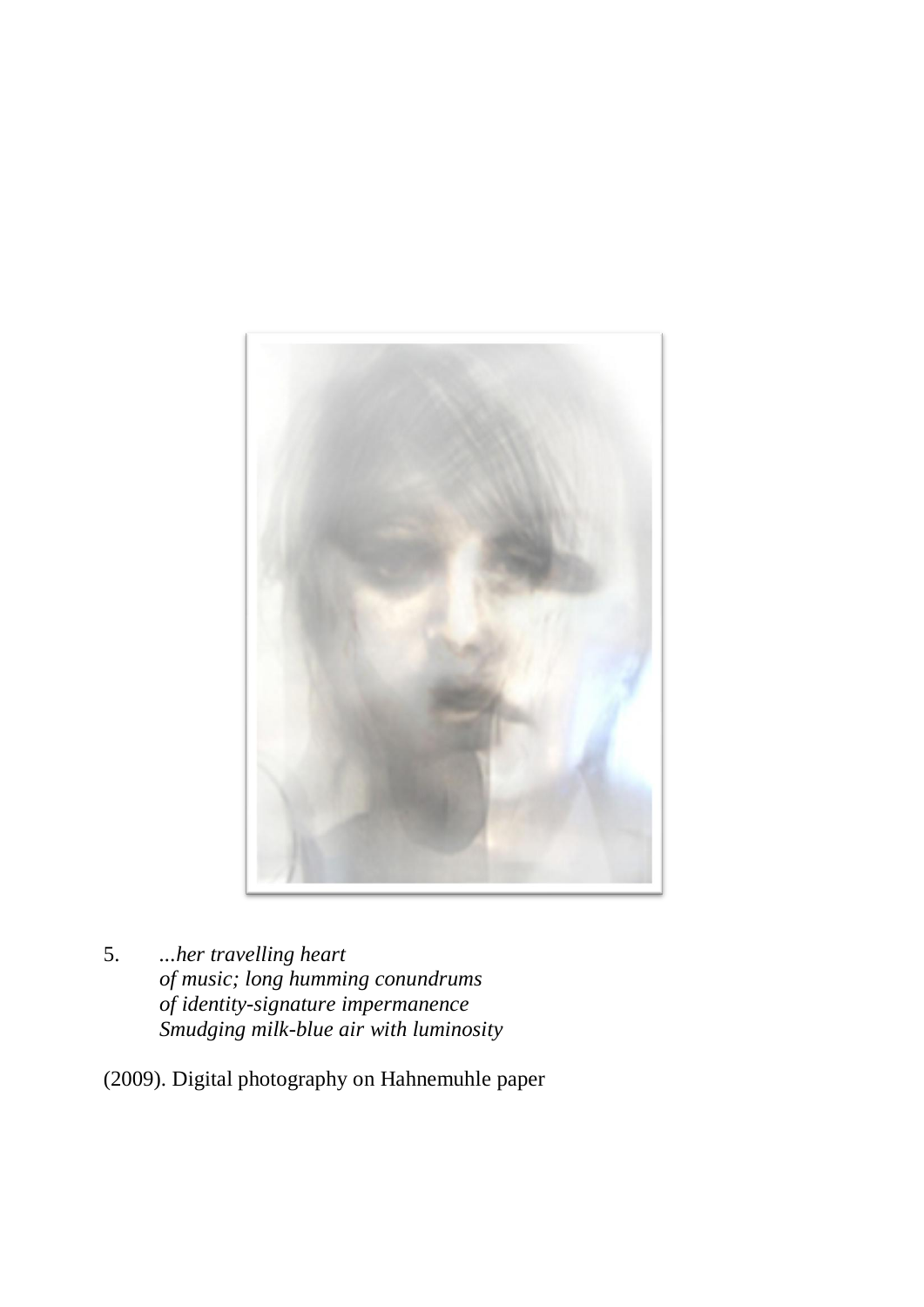

6. *In the beginning is the word Which will write-it knows-Language of skin and bone Shining eye letters, red heart Making vehicles of love with gorgeous chemistry Embroidering life's poetry In the ear of the universe*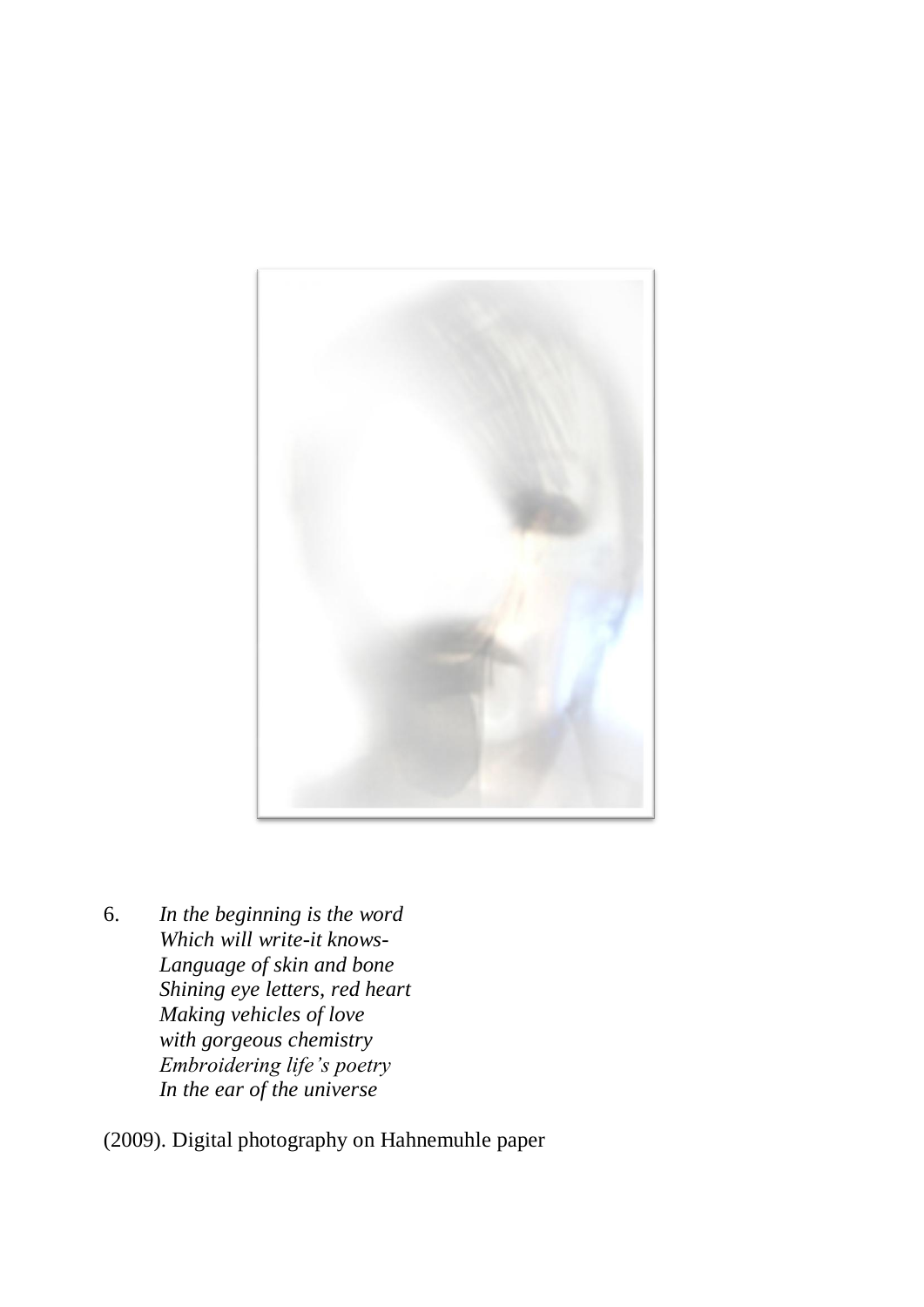

7. *too lurid without leaf bodysilver palm, white sun-blood;*

> *light fingers-like angle clawsscratch through the malevolent blue*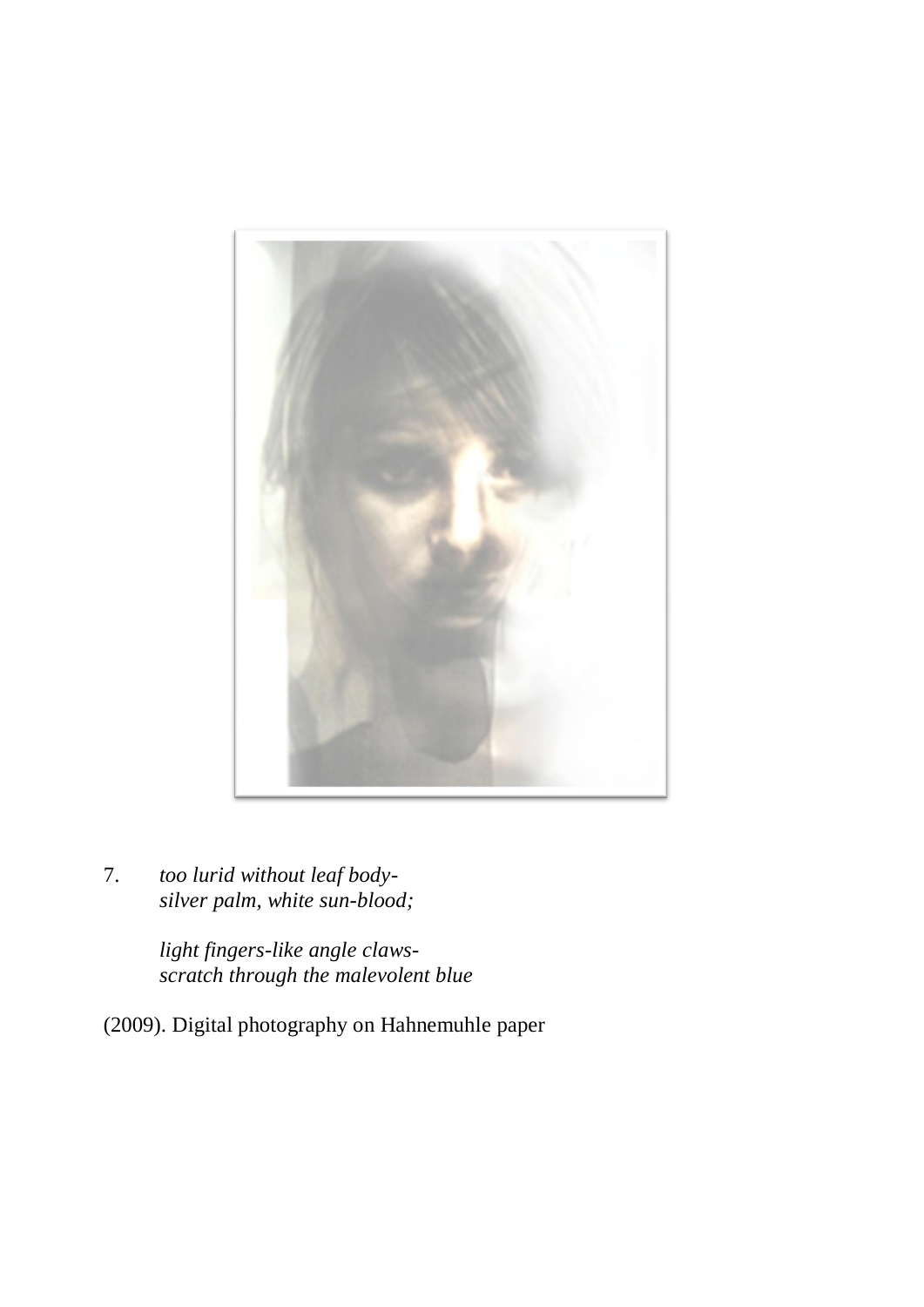

8. *turning warm red as animal blood*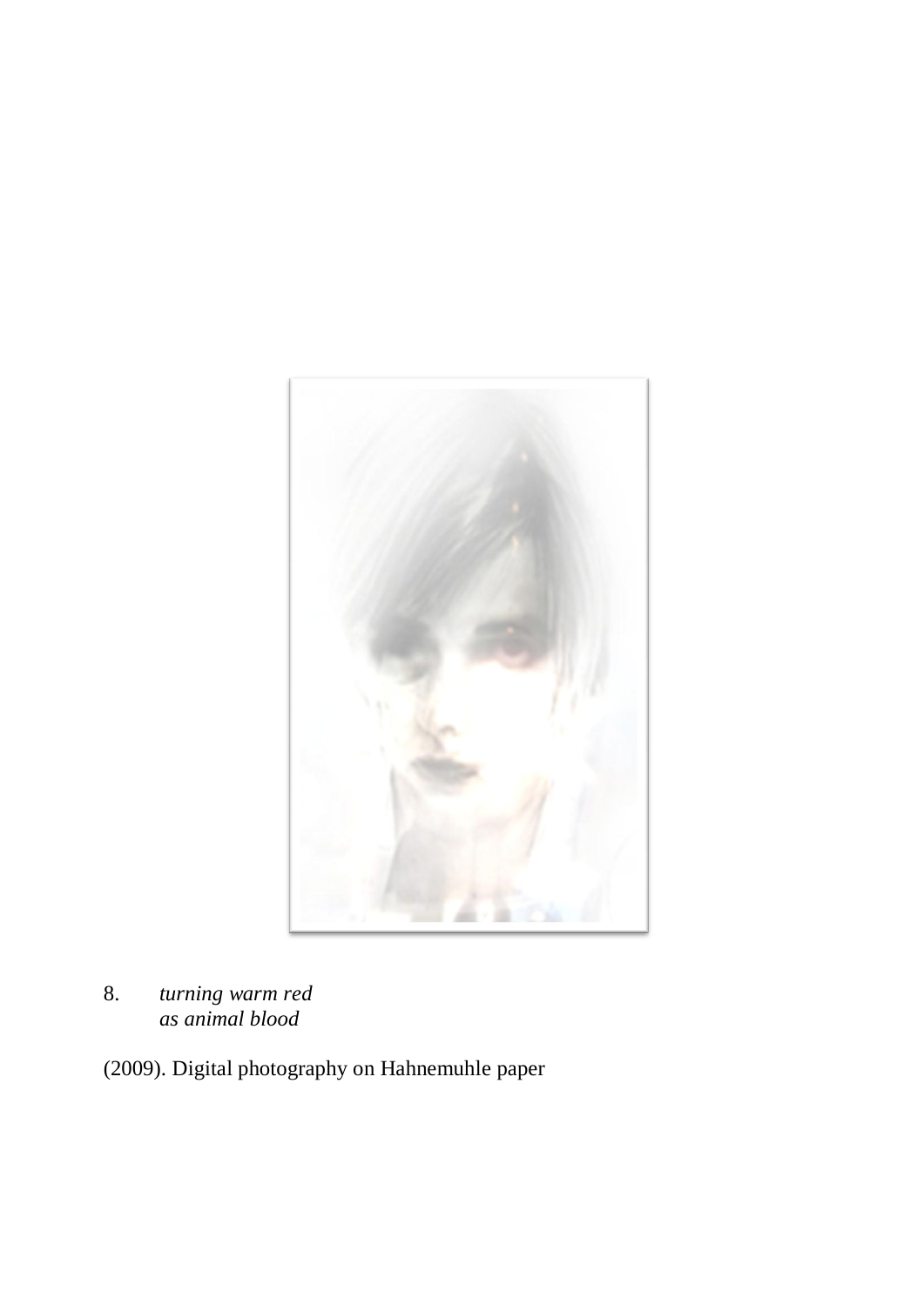

9. *everything alive, from the same trinity of letters, this simple holy script, so shining still, no wonder it is holy; under time-embroidered cobwebs, silver yet, though dimmed with age-*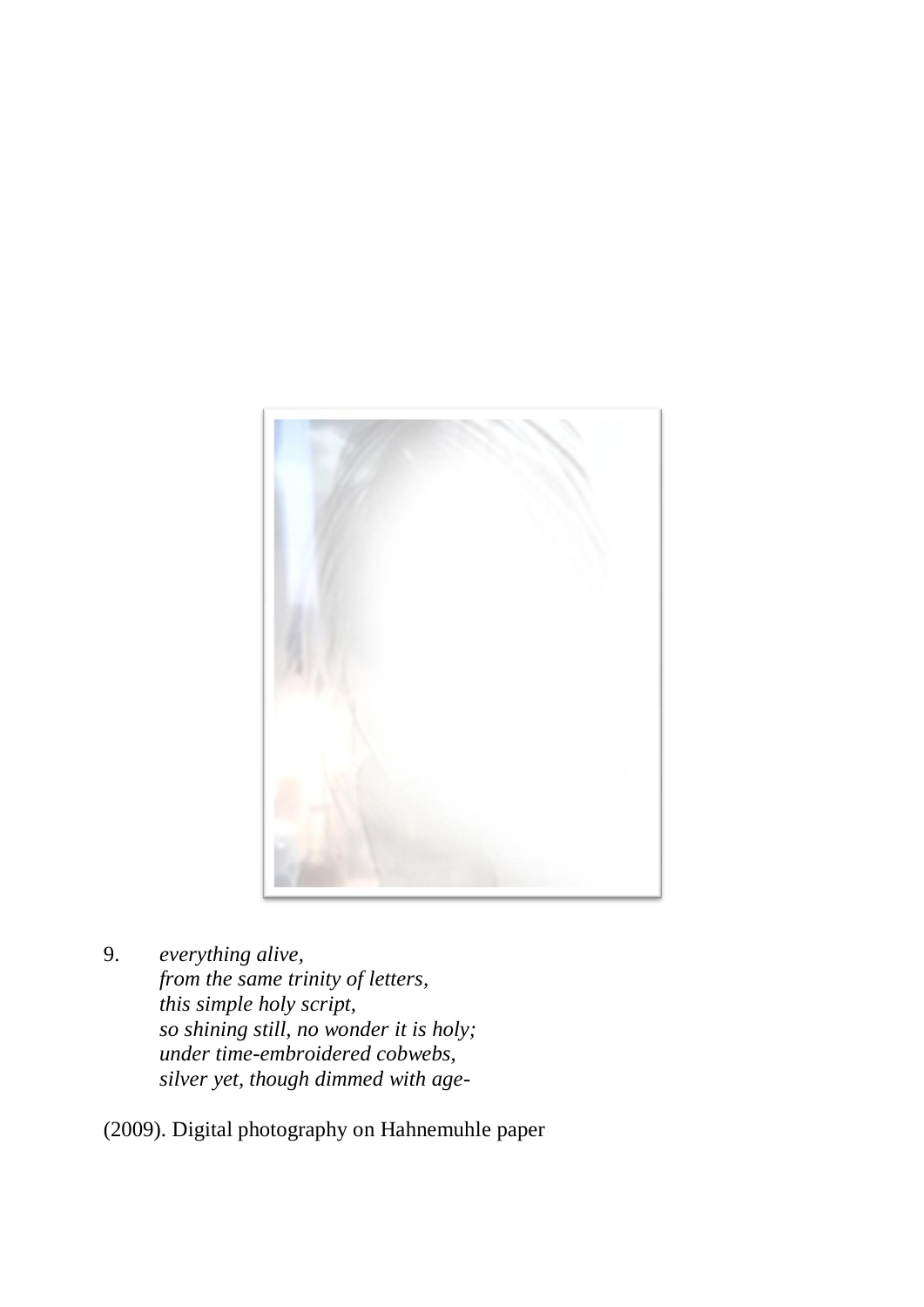

10. *Sky is reading my heart and eyes-Translating, replicating, mimicking; Suddenly watering the redundant wormy rose with enormous, sluggish silver tears that burst out intemperately like heavenly blood-letting*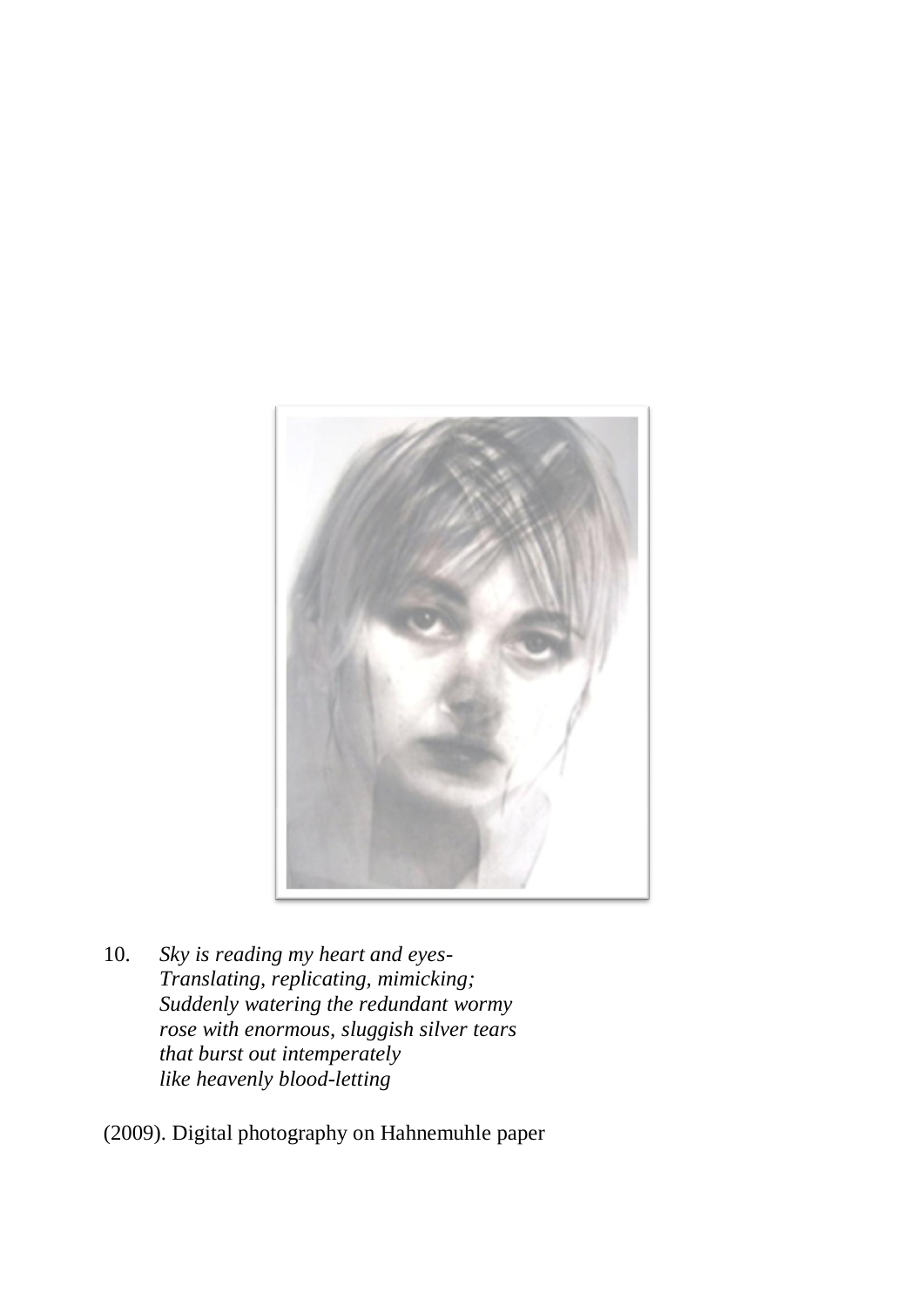## Final Year exhibition